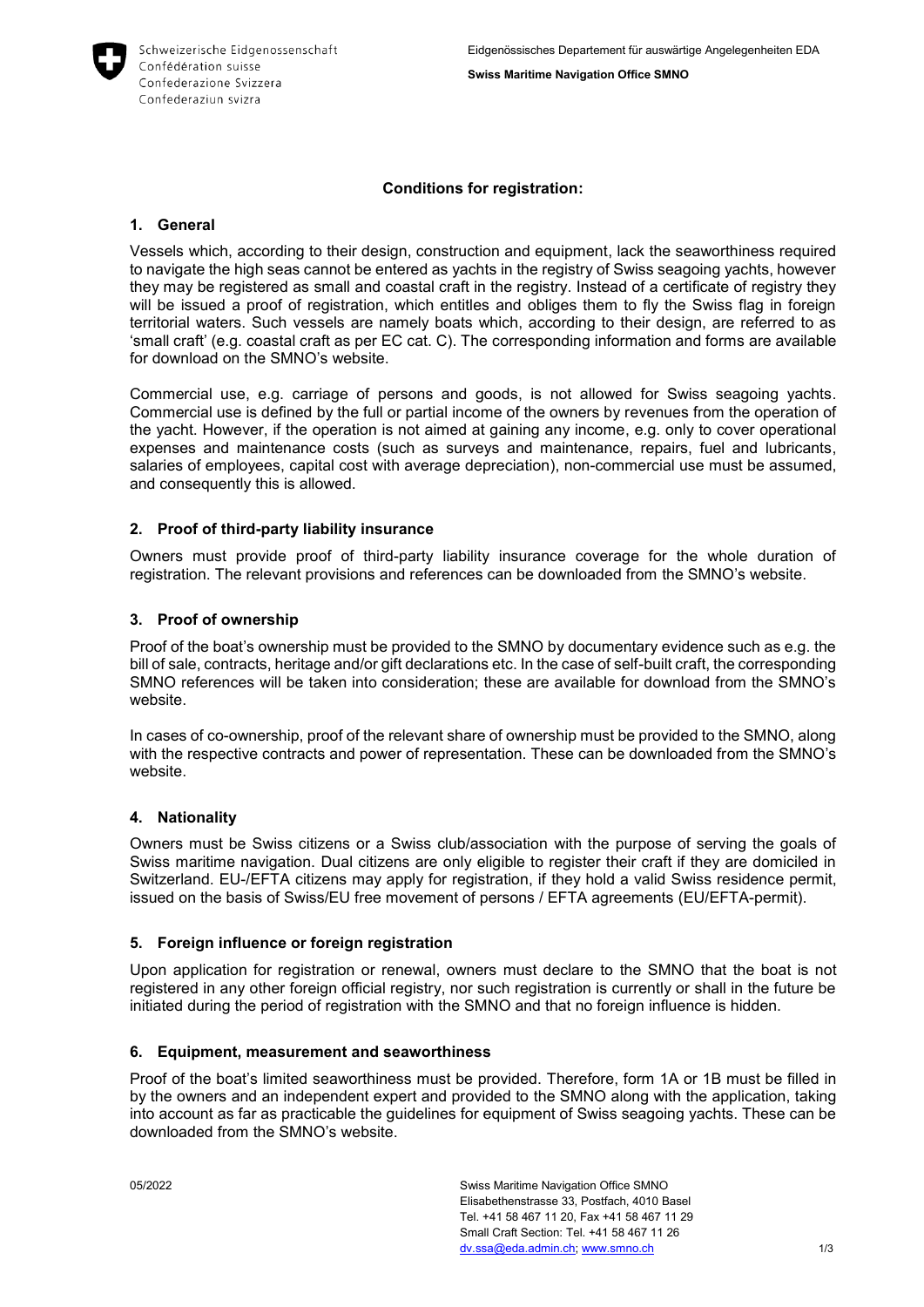

Alternatively a corresponding survey statement by a classification society recognised by the SMNO may be provided. For boats with a tonnage of **150 GT or more this is mandatory.** The list of classification societies recognised by the SMNO can be downloaded from the SMNO's website.

For boats allowed to carry 15 or more persons aboard, powered with more than 750 kW in total, more than 100 GT or a total length of more than 20 metres an international tonnage measurement certificate must be provided. 1

This measurement is provided e.g. by all classification societies recognised by the SMNO and by many foreign port and maritime authorities, e.g. also by the German Federal Navigation and Hydrographic Office. [\(www.bsh.de\)](http://www.bsh.de/)

Exemptions can be granted by the SMNO upon request for boats carrying fewer than 15 persons, if it can be deemed certain that the relevant values as set out in the international convention on tonnage measurement of ships amount to less than 24 metres in length, respectively less than 100 GT.

# **7. Certificate of Registry**

Every change in particulars mentioned in the certificate of registry must be reported and the certificate sent to the SMNO immediately. Amendments may only be made by the SMNO. The certificate cannot be transferred to new owners. In case of change(s) in ownership a new certificate must be applied for.

# **8. Maritime radio communication**

The regulations for maritime radio communication from Swiss seagoing yachts and small craft are overseen by the Federal Office of Communications (OFCOM) of the Federal Department of the Environment, Transport, Energy and Communications (DETEC). In cases where a boat is fitted with relevant communication equipment (e.g. VHF radio, radar, AIS, EPIRB etc.), an application must be made for a ship radio station licence and assignment of a marine radio communication identity (MMSI). [ref. [https://www.bakom.admin.ch/,](https://www.bakom.admin.ch/) => Frequencies and Antennas => Frequency use => Maritime radio communication]

# **9. VAT and customs**

Information regarding VAT and customs declaration and clearances for Swiss seagoing yachts can be obtained directly from the relevant foreign authorities and the Swiss representations abroad.

# **10. Fees**

The costs for an initial registration amount to CHF 600.00 (checking of all documentation, issuance of the proof of registration *for three years*) plus postage.

The costs for a renewal of the proof of registration amount to CHF 100.00 per year. The certificate may be extended upon application for a maximum period of three years (= CHF 300.00).

-

<sup>&</sup>lt;sup>1</sup> In accordance with the rules of the international convention on tonnage measurement of ships 1969 (SR 0.747.305.412)